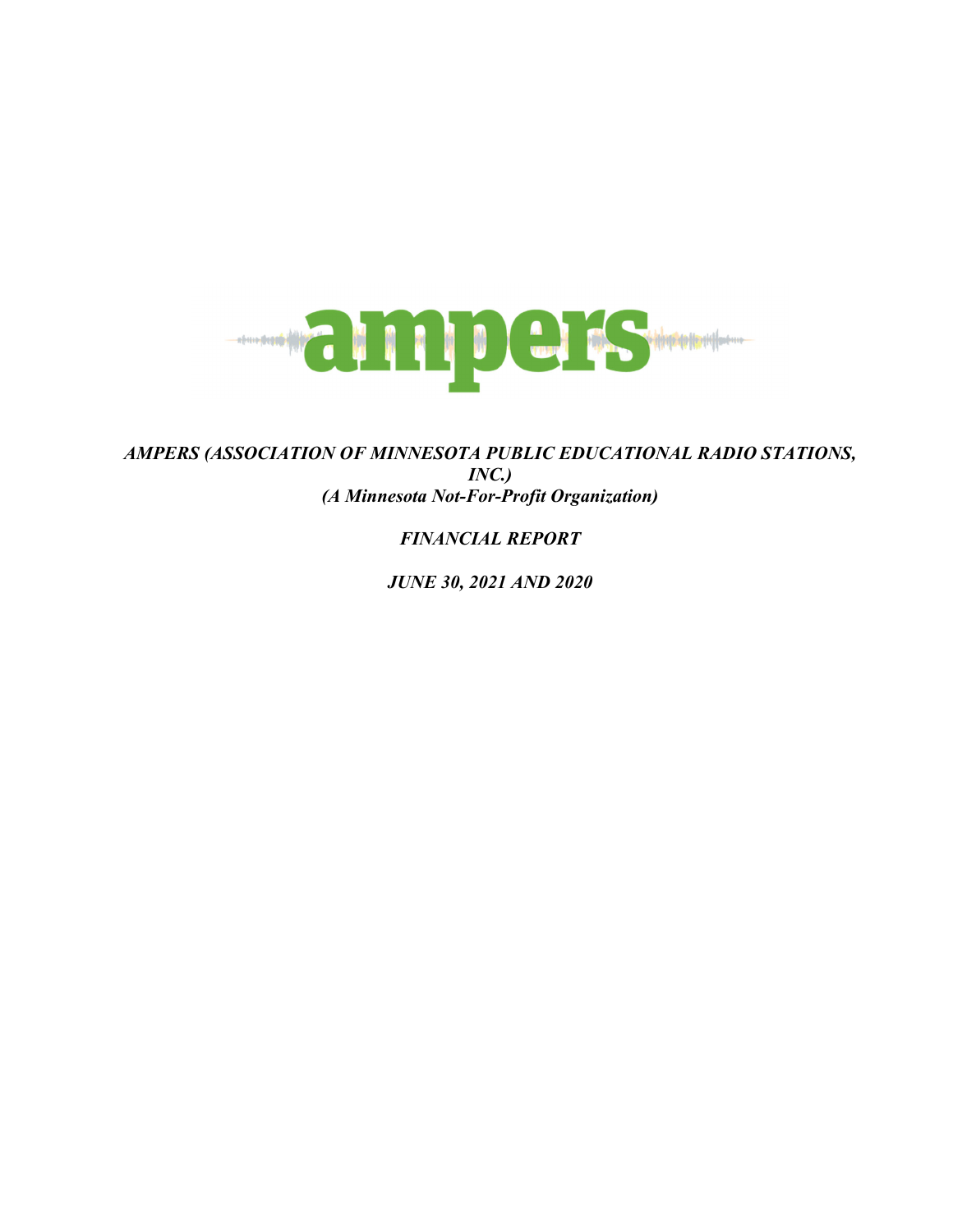# **C O N T E N T S**

|                                     | Page |
|-------------------------------------|------|
| <b>INDEPENDENT AUDITOR'S REPORT</b> |      |
| <b>FINANCIAL STATEMENTS</b>         |      |
| Statements of financial position    | 3    |
| Statements of activities            | 4    |
| Statements of functional expenses   | 5    |
| Statements of cash flows            |      |
| Notes to the financial statements   | 8    |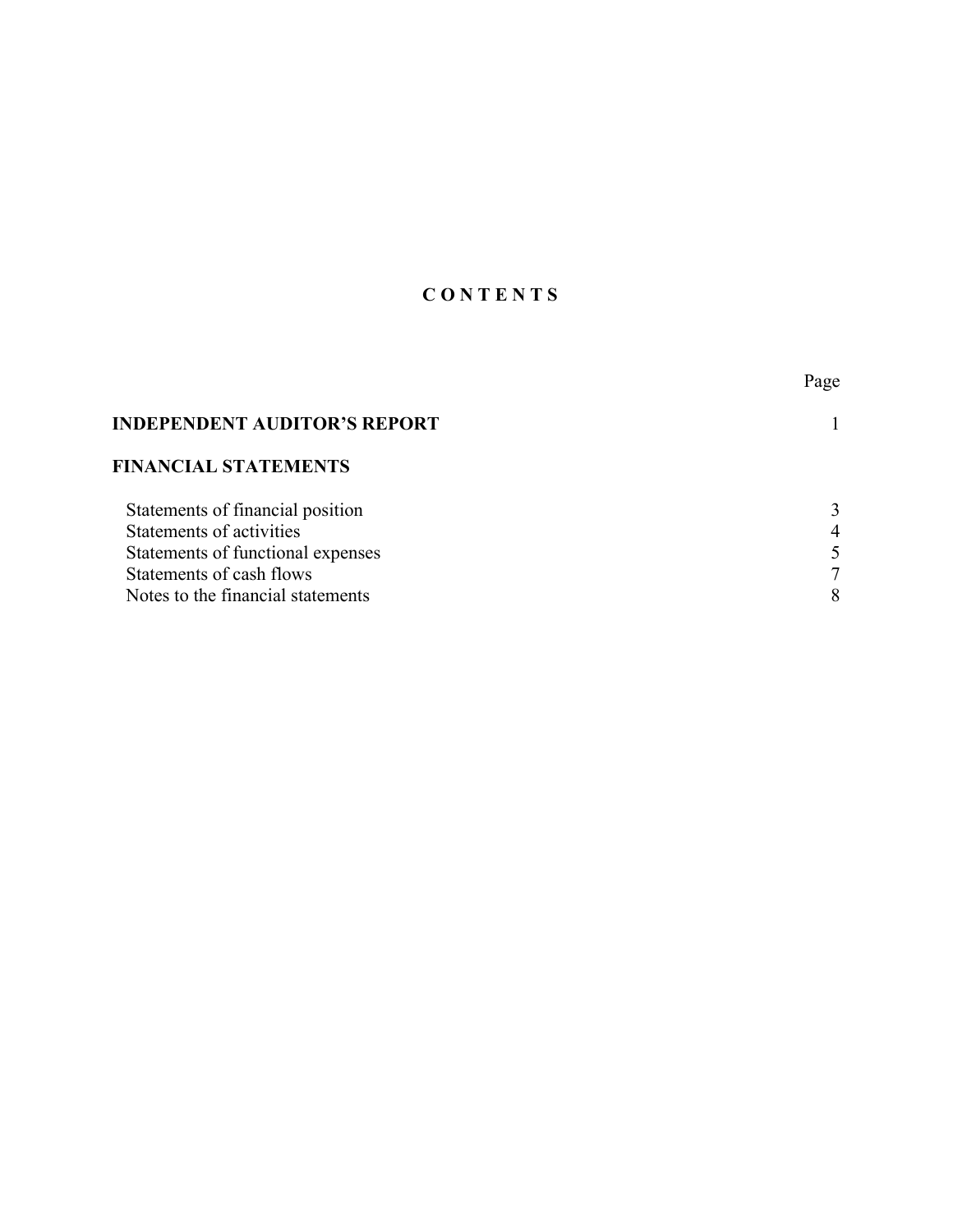

## **INDEPENDENT AUDITOR'S REPORT**

Board of Directors Association of Minnesota Public Educational Radio Stations, Inc. St. Paul, Minnesota

## **Opinion**

We have audited the accompanying financial statements of Association of Minnesota Public Educational Radio Stations, Inc. ("The Association") (A Minnesota Not-For-Profit Organization) which comprise the statements of financial position as of June 30, 2021 and 2020, and the related statements of activities, functional expenses and cash flows for the years then ended, and the related notes to the financial statements.

In our opinion, the financial statements referred to above present fairly, in all material respects, the financial position of Association of Minnesota Public Educational Radio Stations, Inc. as of June 30, 2021 and 2020, and the changes in its net assets and its cash flows for the years then ended in accordance with accounting principles generally accepted in the United States of America.

## **Basis for Opinion**

We conducted our audits in accordance with auditing standards generally accepted in the United States of America. Our responsibilities under those standards are further described in the Auditor's Responsibilities for the Audit of the Financial Statements section of our report. We are required to be independent of The Association and to meet our other ethical responsibilities in accordance with the relevant ethical requirements relating to our audits. We believe that the audit evidence we have obtained is sufficient and appropriate to provide a basis for our audit opinion.

## **Responsibilities of Management for the Financial Statements**

Management is responsible for the preparation and fair presentation of the financial statements in accordance with accounting principles generally accepted in the United States of America, and for the design, implementation, and maintenance of internal control relevant to the preparation and fair presentation of financial statements that are free from material misstatement, whether due to fraud or error.

In preparing the financial statements, management is required to evaluate whether there are conditions or events, considered in the aggregate, that raise substantial doubt about of The Association's ability to continue as a going concern within one year after the date that the financial statements are available to be issued.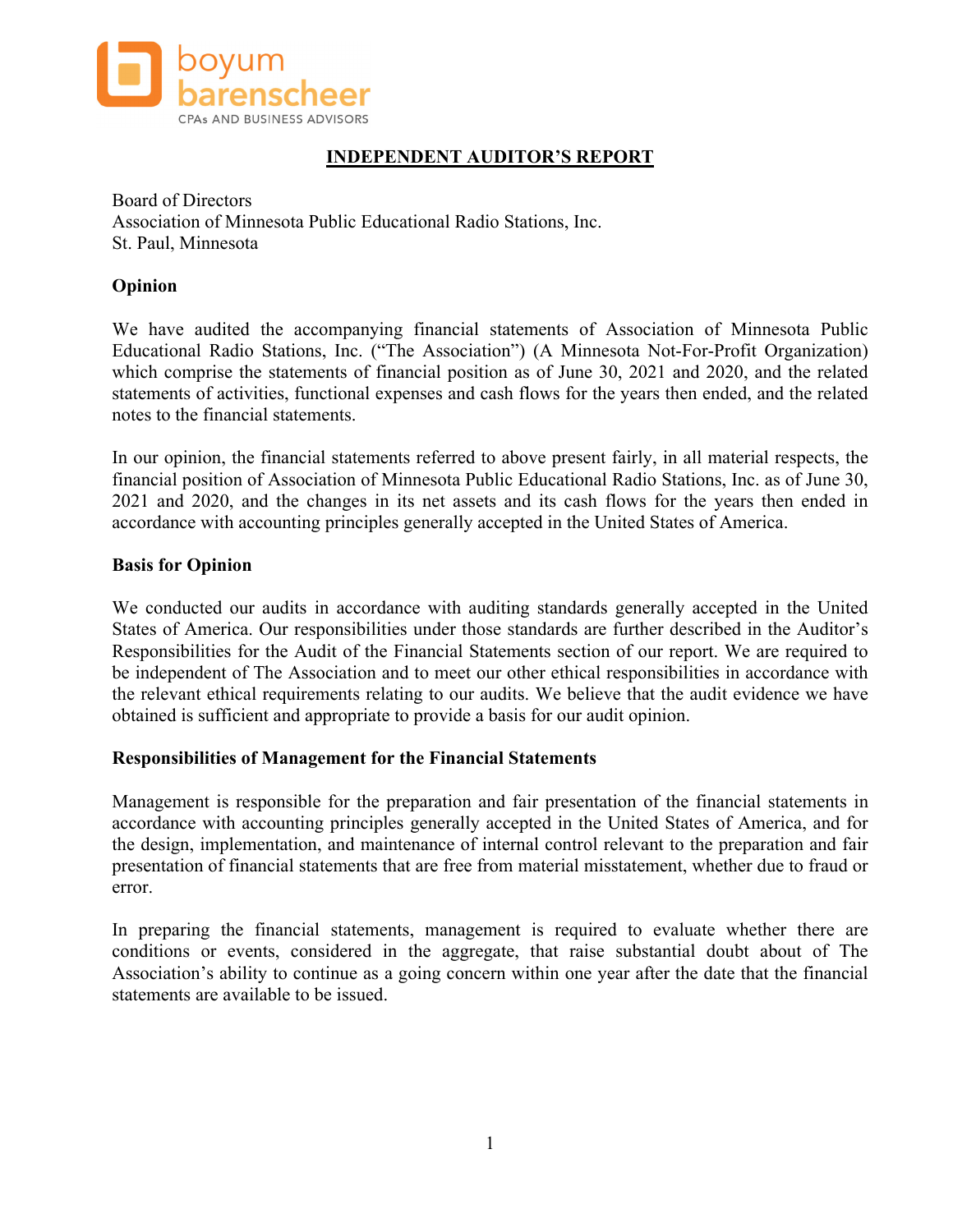## **Auditor's Responsibilities for the Audit of the Financial Statements**

Our objectives are to obtain reasonable assurance about whether the financial statements as a whole are free from material misstatement, whether due to fraud or error, and to issue an auditor's report that includes our opinion. Reasonable assurance is a high level of assurance but is not absolute assurance and therefore is not a guarantee that an audit conducted in accordance with generally accepted auditing standards will always detect a material misstatement when it exists. The risk of not detecting a material misstatement resulting from fraud is higher than for one resulting from error, as fraud may involve collusion, forgery, intentional omissions, misrepresentations, or the override of internal control. Misstatements are considered material if there is a substantial likelihood that, individually or in the aggregate, they would influence the judgment made by a reasonable user based on the financial statements.

In performing an audit in accordance with generally accepted auditing standards, we:

- Exercise professional judgment and maintain professional skepticism throughout the audit.
- Identify and assess the risks of material misstatement of the financial statements, whether due to fraud or error, and design and perform audit procedures responsive to those risks. Such procedures include examining, on a test basis, evidence regarding the amounts and disclosures in the financial statements.
- Obtain an understanding of internal control relevant to the audit in order to design audit procedures that are appropriate in the circumstances, but not for the purpose of expressing an opinion on the effectiveness of The Association's internal control. Accordingly, no such opinion is expressed.
- Evaluate the appropriateness of accounting policies used and the reasonableness of significant accounting estimates made by management, as well as evaluate the overall presentation of the financial statements.
- Conclude whether, in our judgment, there are conditions or events, considered in the aggregate, that raise substantial doubt about The Association's ability to continue as a going concern for a reasonable period of time.

We are required to communicate with those charged with governance regarding, among other matters, the planned scope and timing of the audit, significant audit findings, and certain internal control related matters that we identified during the audit.

Boyum + Barenscheer PLLP

Boyum & Barenscheer PLLP Minneapolis, Minnesota May 11, 2022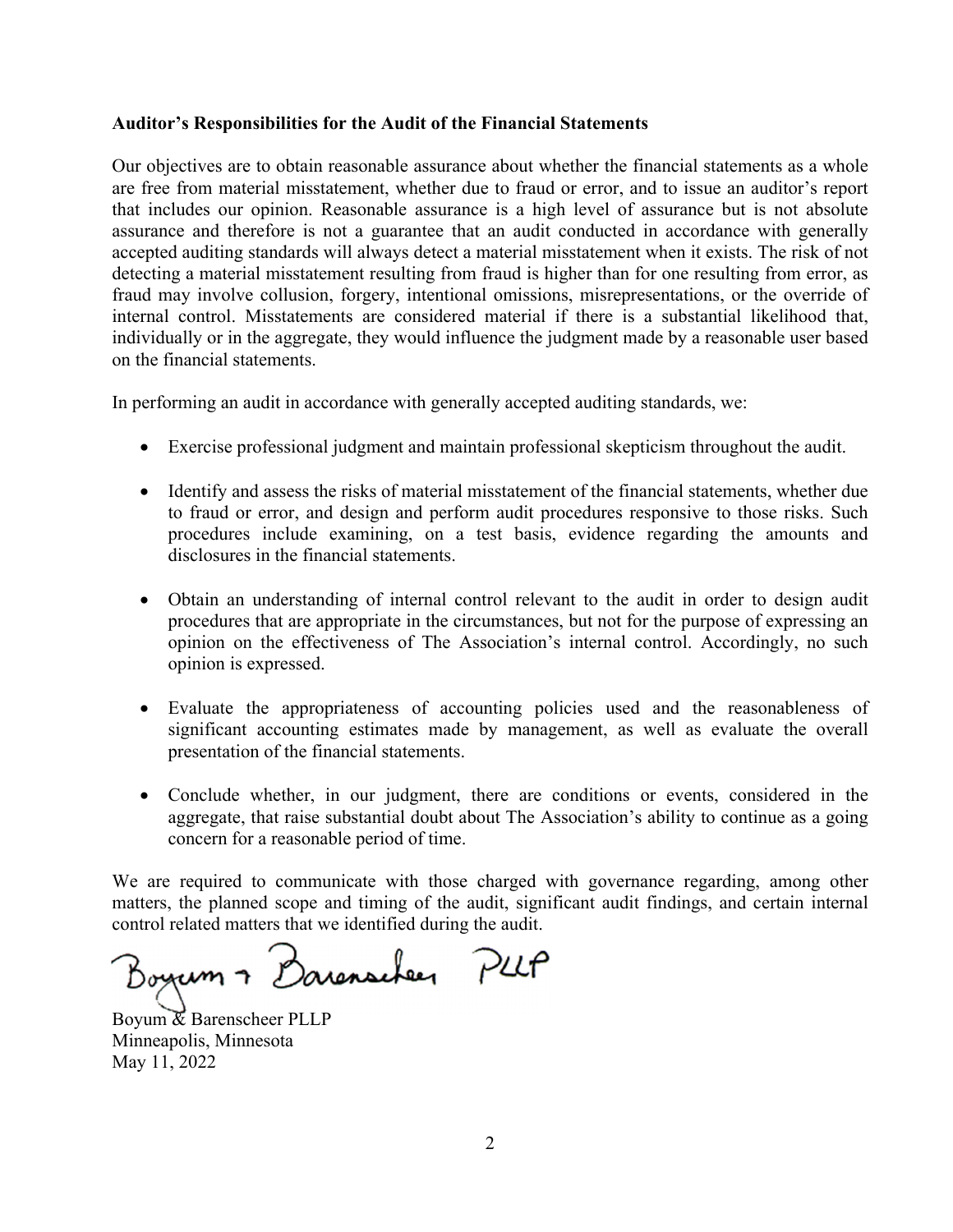| <b>JUNE 30,</b>                              |              | 2021    |              | 2020    |  |  |  |  |  |  |
|----------------------------------------------|--------------|---------|--------------|---------|--|--|--|--|--|--|
| <b>ASSETS</b>                                |              |         |              |         |  |  |  |  |  |  |
| Cash and cash equivalents                    | $\mathbb{S}$ | 277,266 | $\mathbb{S}$ | 197,763 |  |  |  |  |  |  |
| Accounts receivable                          |              | 78,478  |              | 132,256 |  |  |  |  |  |  |
| Pledges and grants receivable                |              | 376,584 |              | 62,533  |  |  |  |  |  |  |
| Prepaid expenses                             |              | 3,293   |              | 3,077   |  |  |  |  |  |  |
| <b>Total</b> assets                          | \$           | 735,621 | \$           | 395,629 |  |  |  |  |  |  |
| <b>LIABILITIES AND NET ASSETS</b>            |              |         |              |         |  |  |  |  |  |  |
| <b>LIABILITIES</b>                           |              |         |              |         |  |  |  |  |  |  |
| Accounts payable                             | $\mathbb{S}$ | 270,408 | <sup>S</sup> | 100,449 |  |  |  |  |  |  |
| Accrued payroll                              |              | 78,726  |              | 26,084  |  |  |  |  |  |  |
| Refundable advance                           |              |         |              | 46,600  |  |  |  |  |  |  |
| Prepaid advance                              |              |         |              | 100,000 |  |  |  |  |  |  |
| <b>Total liabilities</b>                     |              | 349,134 |              | 273,133 |  |  |  |  |  |  |
| <b>NET ASSETS WITHOUT DONOR RESTRICTIONS</b> |              | 386,487 |              | 122,496 |  |  |  |  |  |  |
| <b>Total liabilities and net assets</b>      | \$           | 735,621 | \$           | 395,629 |  |  |  |  |  |  |

## *STATEMENTS OF FINANCIAL POSITION*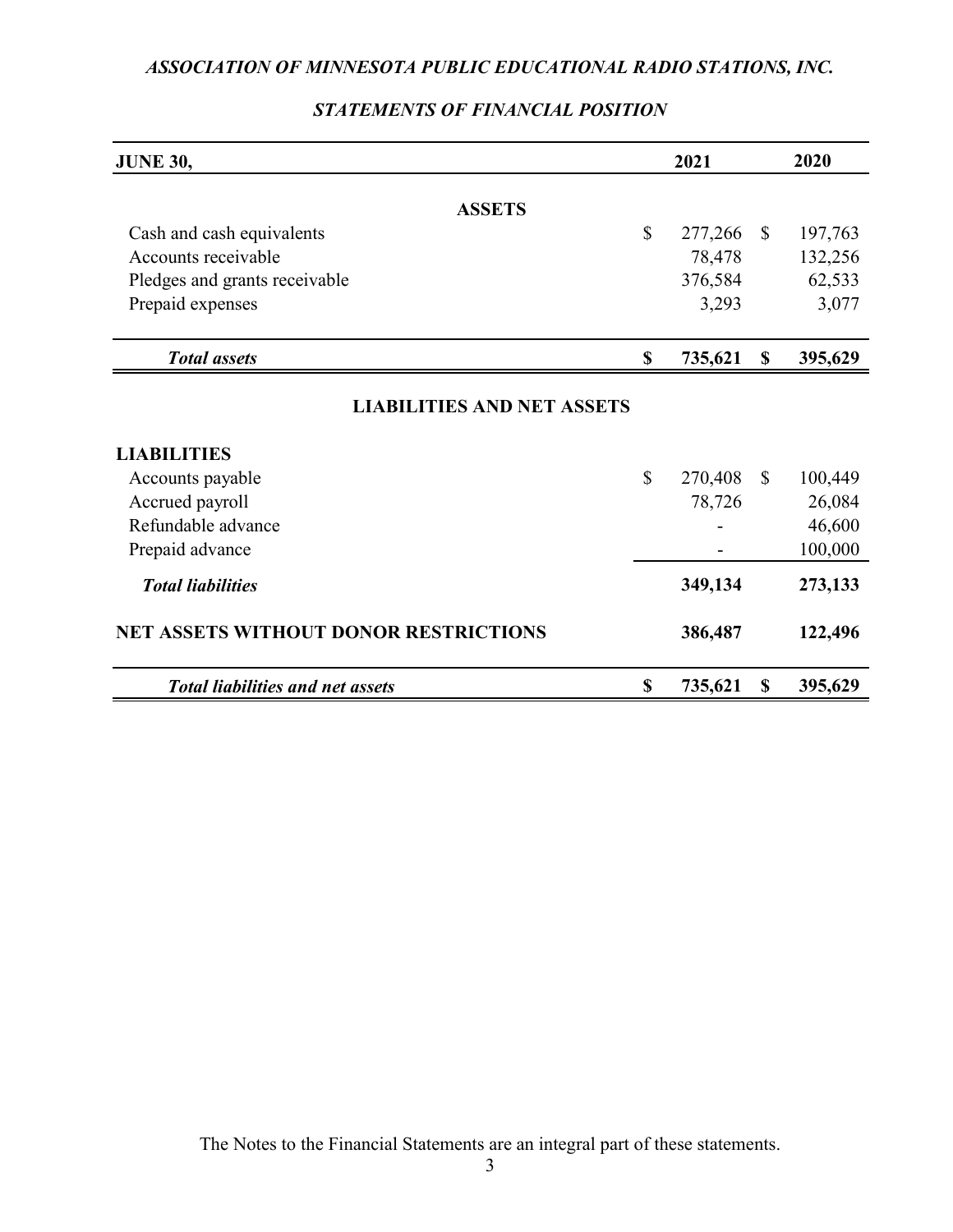| <b>YEARS ENDED JUNE 30,</b>                                  |              | 2021      |               | 2020      |
|--------------------------------------------------------------|--------------|-----------|---------------|-----------|
| <b>REVENUE</b>                                               |              |           |               |           |
| Membership dues                                              | $\mathbb{S}$ | 111,000   | <sup>\$</sup> | 111,000   |
| Contributions                                                |              | 219,148   |               | 2,114     |
| Paycheck Protection Program loan forgiveness                 |              | 46,600    |               |           |
| Grants                                                       |              | 663,425   |               | 610,646   |
| Underwriting, net of discounts                               |              | 450,274   |               | 239,596   |
| Production and research                                      |              | 199,366   |               | 39,580    |
| Interest                                                     |              | 22        |               | 16        |
| Other income                                                 |              | 17,537    |               | 8,603     |
| <b>Total revenue</b>                                         |              | 1,707,372 |               | 1,011,555 |
| <b>EXPENSES</b>                                              |              |           |               |           |
| Program                                                      |              | 1,292,454 |               | 913,210   |
| General & administrative                                     |              | 57,585    |               | 38,769    |
| Fundraising                                                  |              | 93,342    |               | 71,615    |
| <b>Total expenses</b>                                        |              | 1,443,381 |               | 1,023,594 |
| Increase (decrease) in net assets without donor restrictions |              | 263,991   |               | (12, 039) |
| Net assets without donor restrictions, beginning of year     |              | 122,496   |               | 134,535   |
| Net assets without donor restrictions, end of year           | $\mathbf S$  | 386,487   | $\mathbf S$   | 122,496   |

## *STATEMENTS OF ACTIVITIES*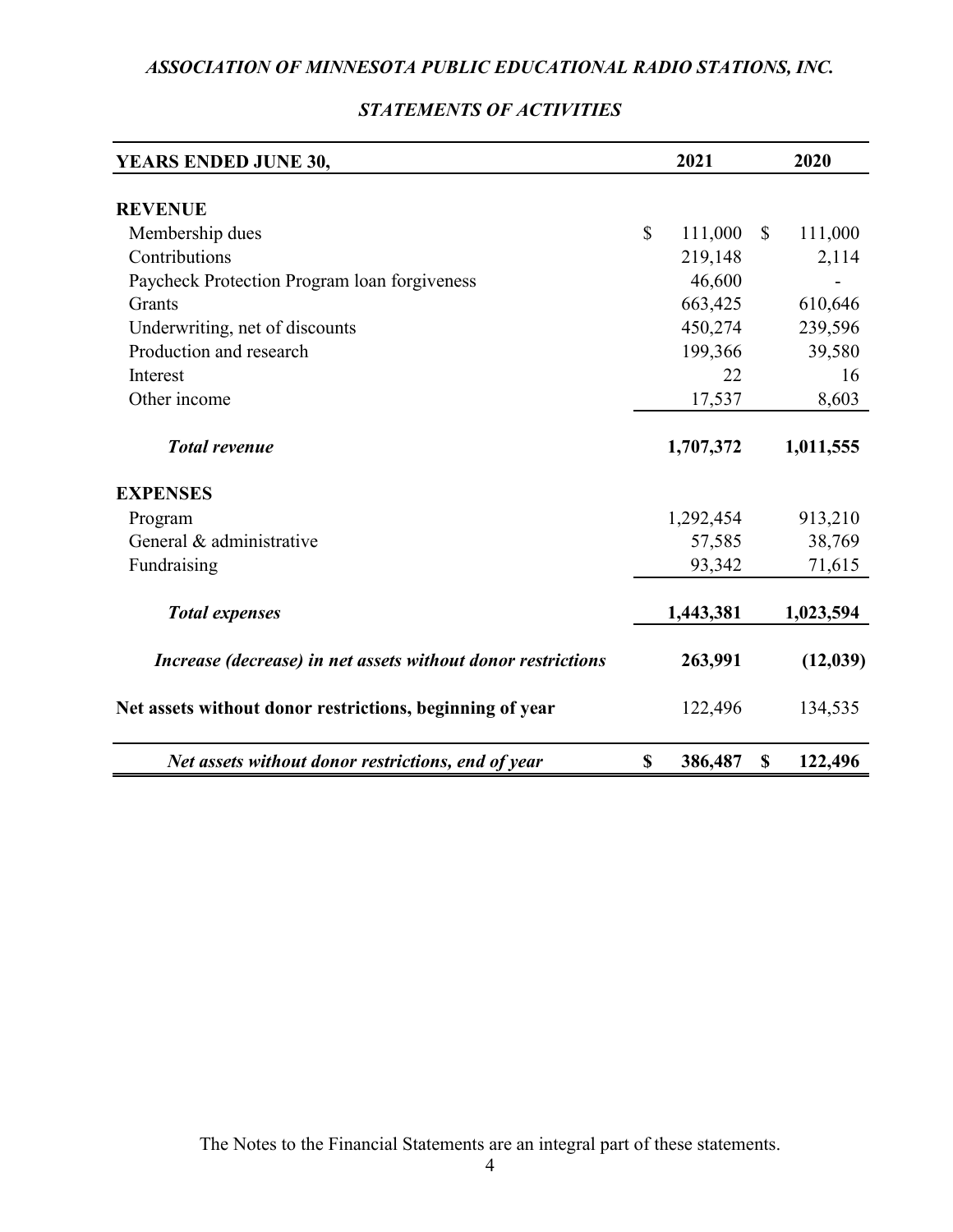| YEAR ENDED JUNE 30, 2021         |              |           |              |                          |               |                    |                   |              |
|----------------------------------|--------------|-----------|--------------|--------------------------|---------------|--------------------|-------------------|--------------|
|                                  |              |           |              | General &                |               |                    |                   |              |
|                                  |              | Program   |              | Administrative           |               | <b>Fundraising</b> |                   | <b>Total</b> |
| Salaries                         | $\mathbb{S}$ | 300,057   | $\mathbb{S}$ | 35,284                   | $\mathcal{S}$ | 70,567             | $\mathcal{S}$     | 405,908      |
| Payroll taxes                    |              | 17,168    |              | 2,453                    |               | 4,905              |                   | 24,526       |
| Retirement plan                  |              | 6,165     |              | 881                      |               | 1,762              |                   | 8,808        |
| Employee benefits                |              | 38,459    |              | 5,494                    |               | 10,988             |                   | 54,941       |
| Accounting                       |              | 29,916    |              | 9,972                    |               |                    |                   | 39,888       |
| Consulting                       |              | 58,000    |              |                          |               |                    |                   | 58,000       |
| Telephone                        |              | 720       |              | 960                      |               | 720                |                   | 2,400        |
| Web services                     |              | 4,005     |              |                          |               |                    |                   | 4,005        |
| Broadcast equipment              |              | 22,924    |              | $\overline{\phantom{a}}$ |               |                    |                   | 22,924       |
| Office equipment                 |              | 3,944     |              | 986                      |               | 1,644              |                   | 6,574        |
| Office supplies                  |              | 144       |              | 36                       |               | 60                 |                   | 240          |
| Bank service charges             |              | 175       |              | 44                       |               | 73                 |                   | 292          |
| Postage                          |              | 2,406     |              | 602                      |               | 1,003              |                   | 4,011        |
| Meeting                          |              | 78        |              | 19                       |               | 32                 |                   | 129          |
| Insurance                        |              | 3,491     |              | 499                      |               | 997                |                   | 4,987        |
| Other program costs              |              | 255,901   |              |                          |               |                    |                   | 255,901      |
| <b>Station distributions</b>     |              | 247,534   |              |                          |               |                    |                   | 247,534      |
| Music                            |              | 1,000     |              |                          |               |                    |                   | 1,000        |
| Program administration           |              | 7,061     |              |                          |               |                    |                   | 7,061        |
| Contracted services              |              | 285,502   |              |                          |               |                    |                   | 285,502      |
| Advertising                      |              | 6,386     |              |                          |               |                    |                   | 6,386        |
| Other                            |              | 1,418     |              | 355                      |               | 591                |                   | 2,364        |
| <b>Total functional expenses</b> | \$           | 1,292,454 | \$           | 57,585                   | \$            | 93,342             | $\boldsymbol{\$}$ | 1,443,381    |

## *STATEMENTS OF FUNCTIONAL EXPENSES*

The Notes to the Financial Statements are an integral part of these statements.

5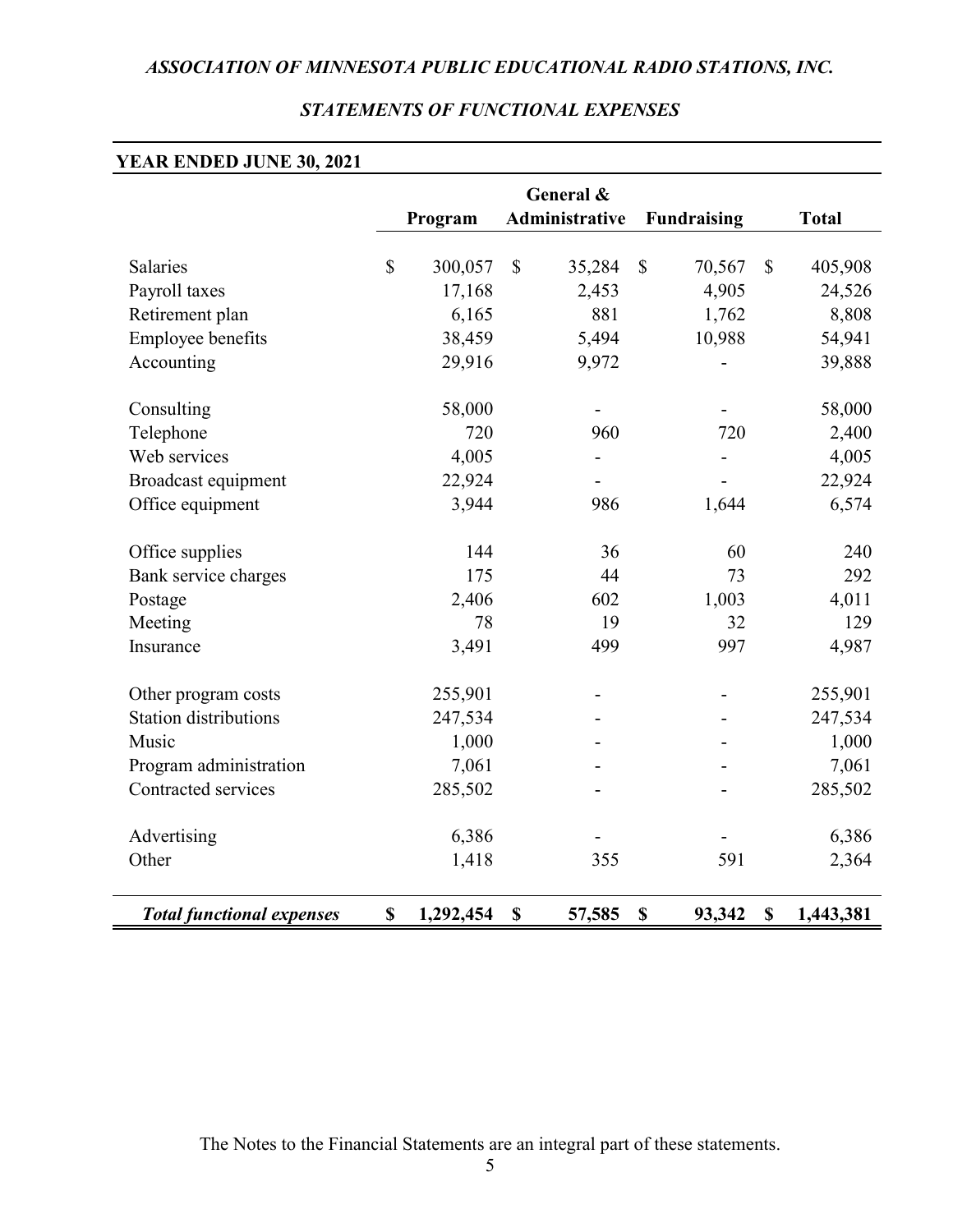| YEAR ENDED JUNE 30, 2020         |              |         |                           |                |                           |                    |                           |              |
|----------------------------------|--------------|---------|---------------------------|----------------|---------------------------|--------------------|---------------------------|--------------|
|                                  |              |         |                           | General &      |                           |                    |                           |              |
|                                  |              | Program |                           | Administrative |                           | <b>Fundraising</b> |                           | <b>Total</b> |
| Salaries                         | $\mathbb{S}$ | 227,191 | $\mathbb{S}$              | 28,710         | $\mathbb{S}$              | 57,419             | $\mathbb{S}$              | 313,320      |
| Payroll taxes                    |              | 15,008  |                           | 2,144          |                           | 4,288              |                           | 21,440       |
|                                  |              | 3,901   |                           | 557            |                           |                    |                           | 5,573        |
| Retirement plan                  |              |         |                           |                |                           | 1,115              |                           |              |
| <b>Employee benefits</b>         |              | 18,369  |                           | 2,624          |                           | 5,248              |                           | 26,241       |
| Accounting                       |              | 3,236   |                           | 2,157          |                           |                    |                           | 5,393        |
| Consulting                       |              | 55,100  |                           |                |                           |                    |                           | 55,100       |
| Telephone                        |              | 686     |                           | 916            |                           | 686                |                           | 2,288        |
| Web services                     |              | 1,574   |                           |                |                           |                    |                           | 1,574        |
| Copier and fax                   |              | 148     |                           | 43             |                           | 21                 |                           | 212          |
| Office equipment                 |              | 1,131   |                           | 284            |                           | 471                |                           | 1,886        |
| Office supplies                  |              | 362     |                           | 92             |                           | 151                |                           | 605          |
| Bank service charges             |              | 281     |                           | 71             |                           | 118                |                           | 470          |
| Postage                          |              | 77      |                           | 19             |                           | 32                 |                           | 128          |
| Travel                           |              | 133     |                           | 34             |                           | 55                 |                           | 222          |
| Meeting                          |              | 408     |                           | 102            |                           | 170                |                           | 680          |
| Insurance                        |              | 3,082   |                           | 440            |                           | 881                |                           | 4,403        |
| Other program costs              |              | 129,003 |                           |                |                           | $\overline{a}$     |                           | 129,003      |
| <b>Station distributions</b>     |              | 163,377 |                           |                |                           |                    |                           | 163,377      |
| Program administration           |              | 7,488   |                           |                |                           |                    |                           | 7,488        |
| Contracted services              |              | 257,890 |                           |                |                           |                    |                           | 257,890      |
| Advertising                      |              | 6,322   |                           |                |                           |                    |                           | 6,322        |
| Equipment                        |              | 16,138  |                           |                |                           |                    |                           | 16,138       |
| Other                            |              | 2,305   |                           | 576            |                           | 960                |                           | 3,841        |
| <b>Total functional expenses</b> | \$           | 913,210 | $\boldsymbol{\mathsf{S}}$ | 38,769         | $\boldsymbol{\mathsf{S}}$ | 71,615             | $\boldsymbol{\mathsf{S}}$ | 1,023,594    |

## *STATEMENTS OF FUNCTIONAL EXPENSES*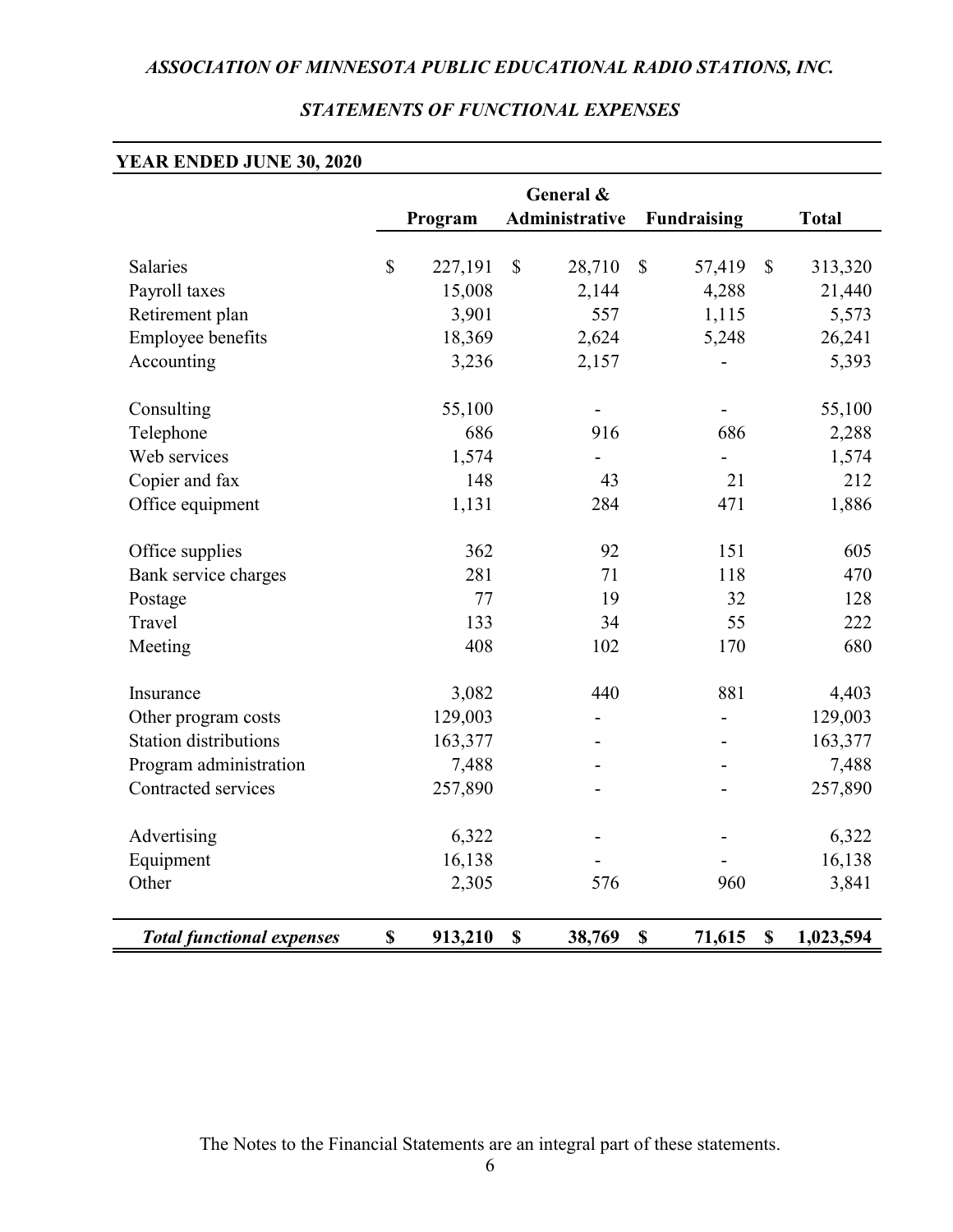| <b>YEARS ENDED JUNE 30,</b>                                  |   | 2021                     |          |  |
|--------------------------------------------------------------|---|--------------------------|----------|--|
| <b>CASH FLOWS FROM OPERATING ACTIVITIES</b>                  |   |                          |          |  |
| Increase (decrease) in net assets without donor restrictions | S | 263,991<br>$\mathcal{S}$ | (12,039) |  |
| Adjustments to reconcile change in net assets to cash        |   |                          |          |  |
| provided (used) by operating activities:                     |   |                          |          |  |
| Change in operating assets and liabilities:                  |   |                          |          |  |
| Accounts receivable                                          |   | 53,778                   | (79,165) |  |
| Pledges and grants receivable                                |   | (314, 051)               |          |  |
| Prepaid expenses                                             |   | (216)                    | 324      |  |
| Accounts payable                                             |   | 169,959                  | 96,007   |  |
| Accrued payroll                                              |   | 52,642                   | 9,949    |  |
| Refundable advance                                           |   | (46,600)                 | 46,600   |  |
| Prepaid advance                                              |   | (100,000)                | 100,000  |  |
| Net cash provided by operating activities                    |   | 79,503                   | 161,676  |  |
| Increase in cash and cash equivalents                        |   | 79,503                   | 161,676  |  |
| Cash and cash equivalents, beginning of year                 |   | 197,763                  | 36,087   |  |
| Cash and cash equivalents, end of year                       | S | 277,266<br>$\mathbf S$   | 197,763  |  |

## *STATEMENTS OF CASH FLOWS*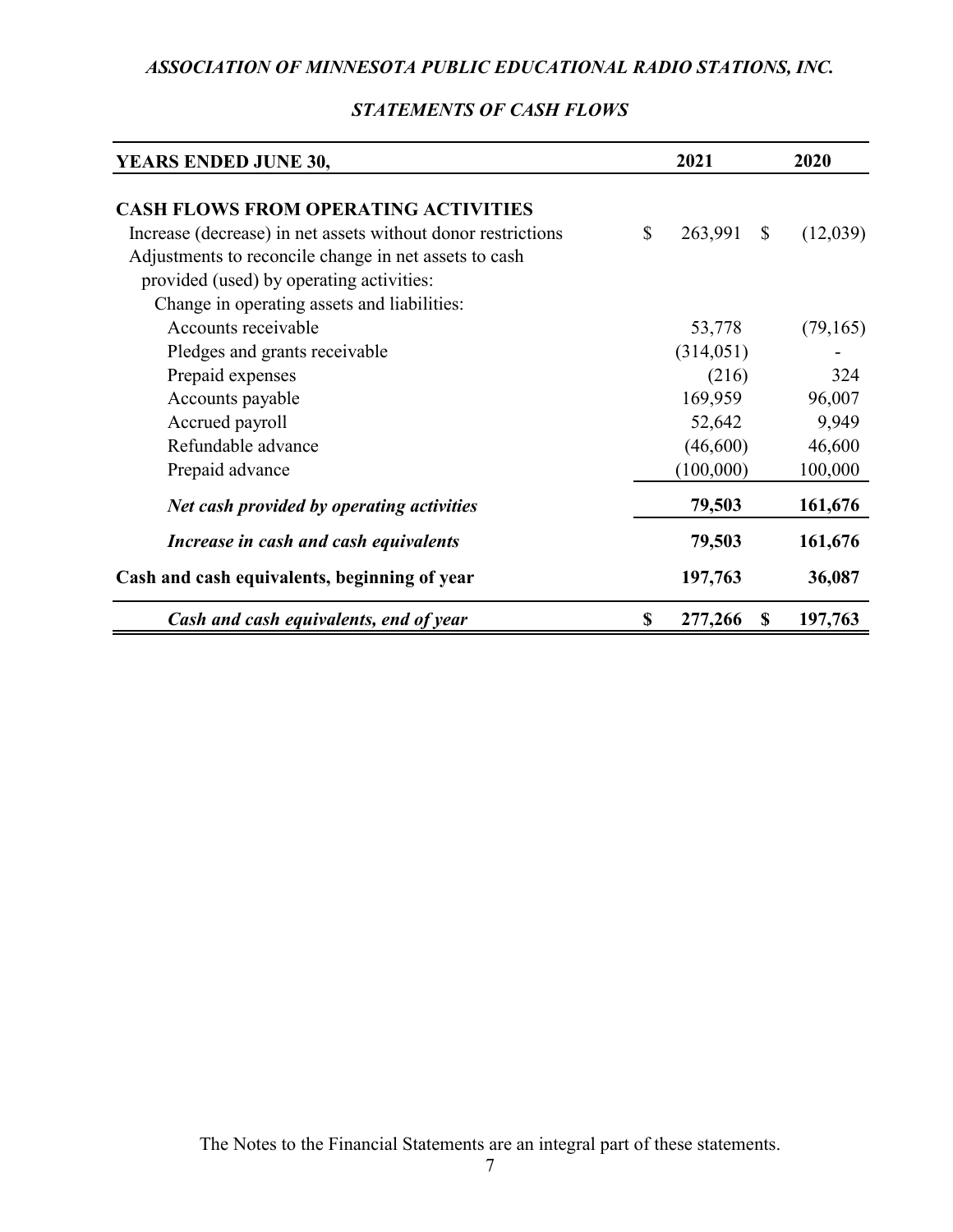## **NOTE 1. SUMMARY OF SIGNIFICANT ACCOUNTING POLICIES**

## *Nature of Association:*

The Association of Minnesota Public Educational Radio Stations, Inc. (the Association) is a not-forprofit organization of 18 independent community radio stations in Minnesota. Each station is locally managed and programmed by and for the local communities they serve. The stations primarily serve underserved populations including greater Minnesota, diverse communities, and students.

## *Basis of accounting:*

The financial statements of the Association have been prepared on the accrual basis of accounting. This is the method of accounting where revenues are recognized in the period when earned or the unconditional promise to give has been received and expenses are recorded in the period when incurred regardless of whether or not such transactions have been fully settled by the receipt or payment of cash.

## *Basis of presentation:*

Financial statement presentation follows the recommendations of ASC 958, Financial Statements of Not-for-Profit Organizations. Under ASC 958, the Association is required to report information regarding its financial position and activities according to two classes of net assets: net assets without donor restrictions and net assets with donor restrictions. At June 30, 2021 and 2020, there were no net assets with donor restrictions.

## *Use of estimates:*

The preparation of financial statements in conformity with U.S. generally accepted accounting principles requires management to make estimates and assumptions that affect certain reported amounts and disclosures. Actual results could differ from those estimates.

## *Cash and cash equivalents:*

The Association considers all highly liquid investments purchased with a maturity of three months or less to be cash equivalents. The Association maintains its cash balance in financial institutions which, at times, may exceed federally insured limits. The Association has not experienced any losses in such accounts and believes it is not exposed to any significant credit risk on cash.

## *Accounts receivable:*

Accounts receivable are reported at the amount management expects to collect from outstanding balances. Accounts receivable consist of amounts due for underwriting revenues and production and research services. Accounts receivable are written off when deemed uncollectible. Management determined that there was no need for an allowance at June 30, 2021 or 2020. All accounts receivable at June 30, 2021 and 2020 were due within one year.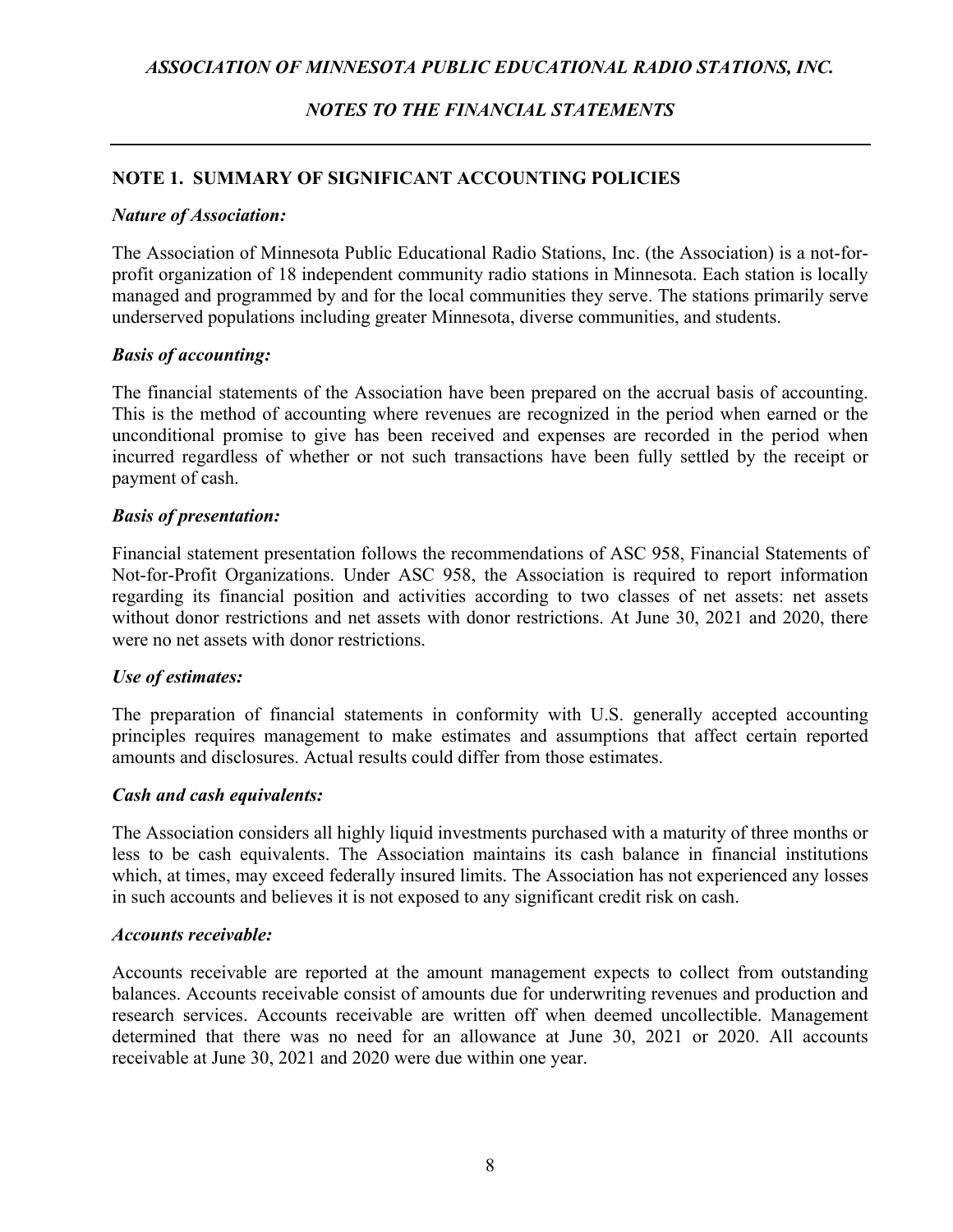## *NOTES TO THE FINANCIAL STATEMENTS*

## **NOTE 1. (CONTINUED)**

### *Pledges and grants receivable:*

Pledges and grants receivable consists of amounts due on promises to give. Promises to give are reported at net realization value, which approximates fair value. The Organization uses the allowance method to determine uncollectible receivables. The allowance is based on prior years' experience and management's analysis of the outstanding receivables. There was no provision for doubtful accounts as of June 30, 2021 and 2020. Pledges and grants are written off when deemed to be uncollectible.

#### *Revenue recognition for contributions received and contributions made:*

Effective July 1, 2019, the Association has adopted Accounting Standards Update (ASU) No. 2018- 08 *Not-for-Profit Entities: Clarifying the Scope and the Accounting Guidance for Contributions Received and Contributions Made (Topic 958),* which is intended to improve the usefulness and understandability of the Association's financial reporting. The new ASU provides guidance on determining whether a transaction should be accounted for as a contribution or as an exchange transaction. A primary aspect of this guidance is the determination on whether two parties receive and sacrifice commensurate value to distinguish which guidance should be applied. FASB 958-605, Not-for-Profit Entities – Revenue Recognition should be followed for contributions while FASB 606, Revenue from Contracts with Customers should be followed for exchange transactions. The adoption of this new guidance was done using the modified prospective method for contributions received. Guidance for contributions made are applicable for periods beginning after December 15, 2019.

The adoption of this new standard did not result in a material impact to the Association's financial statements. There was no significant effect on the financial statements related to the adoption of this new standard which would require a cumulative effect adjustment to net assets at the date of adoption under the modified prospective method.

#### *Promises to give:*

Unconditional promises to give are recognized as revenues or gains in the period received and as assets, decreases of liabilities, or expenses, depending on the form of the benefits received. Conditional promises to give are recognized when the conditions on which they depend are substantially met.

#### *Contribution revenue:*

Contributions are recognized when the donor makes a promise to give to the Association that is, in substance, unconditional. Contributions that are restricted by the donor are reported as increases in net assets without donor restrictions if the restrictions expire in the fiscal year in which the contributions are recognized. All other contributions with donor restrictions are reported as increases in net assets with donor restrictions. When a restriction expires, these net assets are reclassified to net assets without donor restrictions.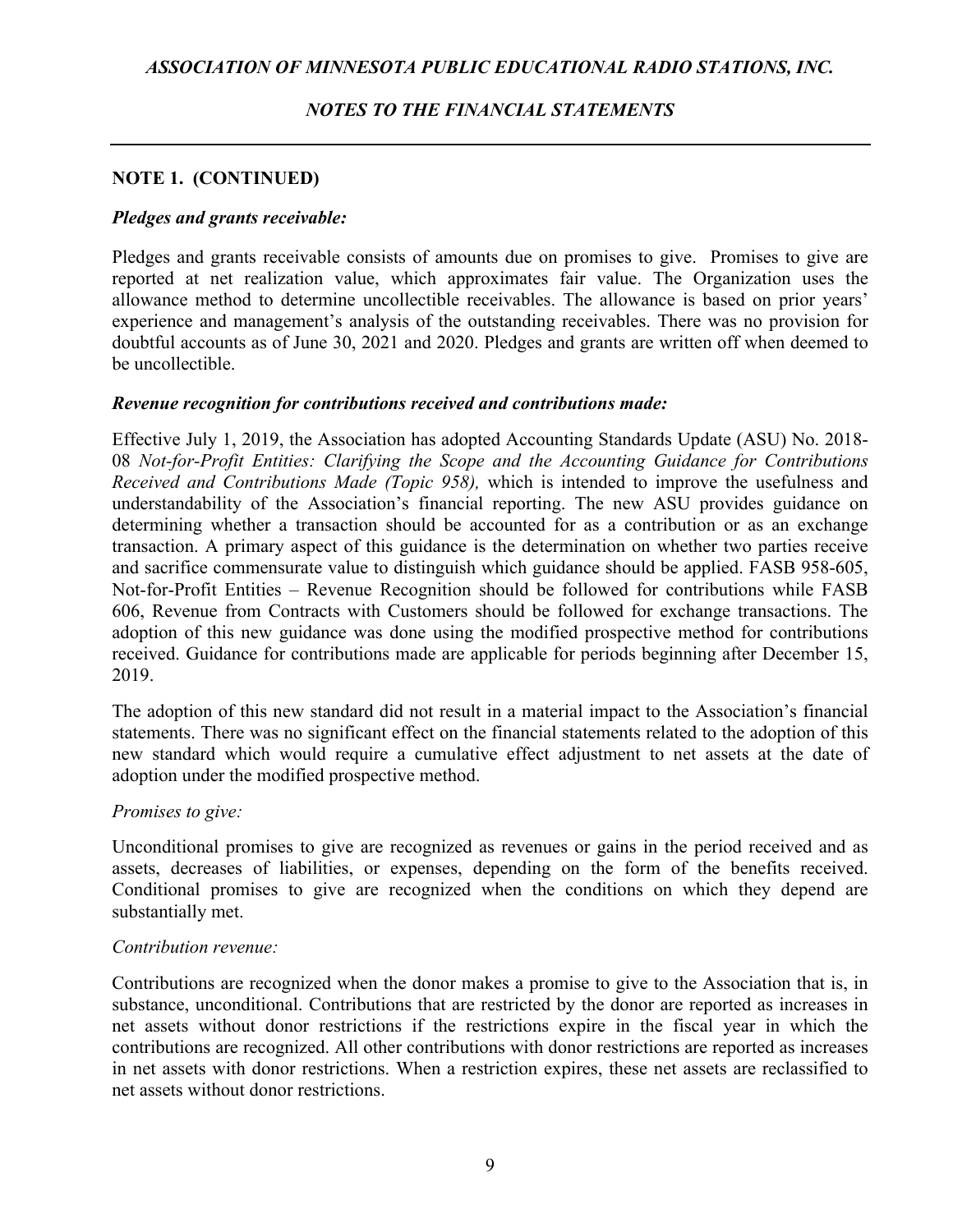## **NOTE 1. (CONTINUED)**

### *Grants:*

Conditional promises to give – that is, those with a measurable performance or other barrier and a right of return – are not recognized until the conditions on which they depend have been met. A portion of the Association's revenue is derived from cost-reimbursable state grants, which are conditioned upon the incurrence of allowable qualifying expenses. Amounts received are recognized as revenue when the Association has incurred expenditures in compliance with specific grant provisions. The Association has been awarded cost-reimbursable grants of \$259,181 that have not been recognized as of June 30, 2021, because qualifying expenditures have not yet been incurred. The Association has also been allocated \$812,500 for cost-reimbursable grants for fiscal year 2022 that have not been recognized as of June 30, 2021. Amounts received prior to incurring qualifying expenditures, if any, are reported as refundable or prepaid advances in the statement of financial position.

## *Revenue from contracts with customers:*

Effective July 1, 2020, the Association adopted Accounting Standards Update (ASU) 2014-09 *Revenue from Contracts with Customers (Topic 606)* and all subsequently issued clarifying ASU's which replaced most existing revenue recognition guidance in generally accepted accounting principles in the United States of America (GAAP). The new guidance requires the Association to recognize revenue to depict the transfer of good or services to customers in an amount that reflects the consideration to which the Association expects to be entitled in exchange for those goods or services. The new guidance also requires expanded disclosures related to the nature, amount, timing and uncertainty of revenue and cash flows arising from contracts with customers. The adoption of this new guidance was done using the modified retrospective method. The Association applied the new guidance using the practical expedient provided in Topic 606 that allows the guidance to be applied only to contracts that were not complete as of July 1, 2020. Results for reporting periods beginning after July 1, 2020 are presented under Topic 606.

The adoption of this new standard did not result in a material impact to the Association's financial statements. There was no significant effect on the financial statements related to the adoption of this new standard which would require a cumulative effect adjustment to net assets at the date of adoption under the modified retrospective method.

The Association recognizes revenue for membership dues, underwriting, and production and research services under the standards for Revenue from Contracts with Customers (Topic 606).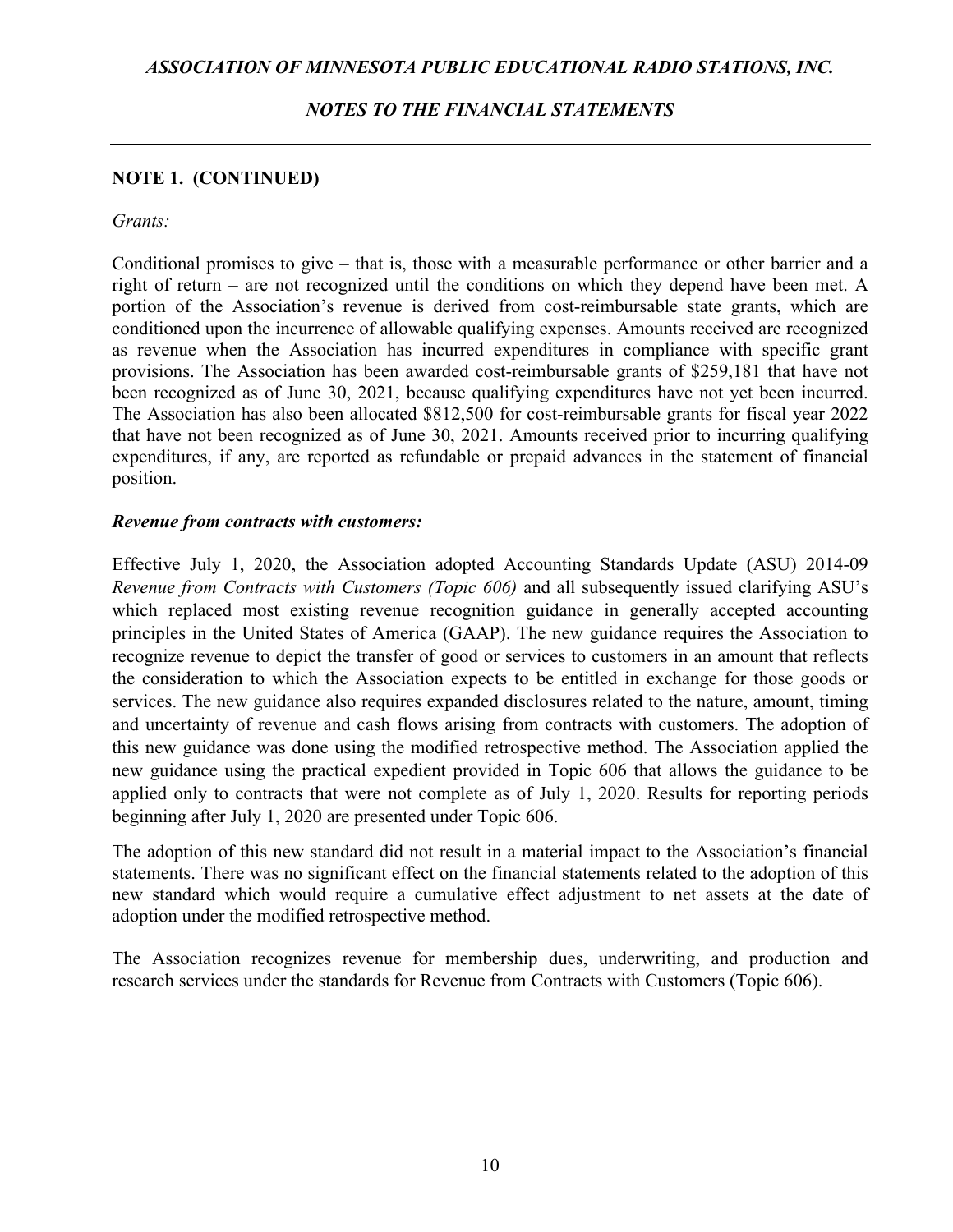## **NOTE 1. (CONTINUED)**

### *Revenue from contracts with customers (continued):*

#### *Membership dues:*

The Association's membership dues are billed annually for the membership year which runs from July 1 to June 30. These revenues are recognized over a period of time which corresponds with the membership year. In general, membership in the Association provides the member with the ability to better serve their communities by generating revenue, developing and sharing programming, and advocating at the state and national level. The Association raises revenue for the organization and its members stations through corporate donations, underwriting, individual donations, as well as helping to secure state funding. The rates remain consistent year to year and are dependent on whether a station receives state funding. The Association does not generally have uncollectible dues.

#### *Underwriting:*

Underwriting revenues represent revenue earned by the Association for certain messages aired by their member stations. These revenues are recognized over time in the months the messages are aired by the member stations.

## *Production and research:*

Production and research revenues represent revenues earned by the Association for certain content created and produced to be aired by their member stations. These revenues are recognized over time as the content is being created and produced.

## *Functional allocation of expenses:*

The financial statements report certain categories of expenses that are attributable to more than one program or supporting function. Therefore, expenses require allocation on a reasonable basis that is consistently applied. The expenses that are allocated include payroll-related costs, professional fees, office, meeting and travel, and insurance, which are allocated according to management's best estimate of efforts and resources expended.

#### *Income Taxes:*

The Association is exempt from federal and Minnesota taxation pursuant to the provisions of Section 501(c)(6) of the Internal Revenue Code and Section 290.05 of the Minnesota Statutes and is only subject to federal and state income taxes on net unrelated business income. Since the Association had no unrelated business taxable income in 2021 or 2020, the accompanying financial statements do not include any provision for federal or state income taxes.

The Association's filings with the Internal Revenue Service are subject to audit. The information returns for the past three years are open to examination. Management has evaluated its tax positions and has concluded that they do not result in anything that would require either recording or disclosure in the financial statements based on the criteria set forth in ASC 740.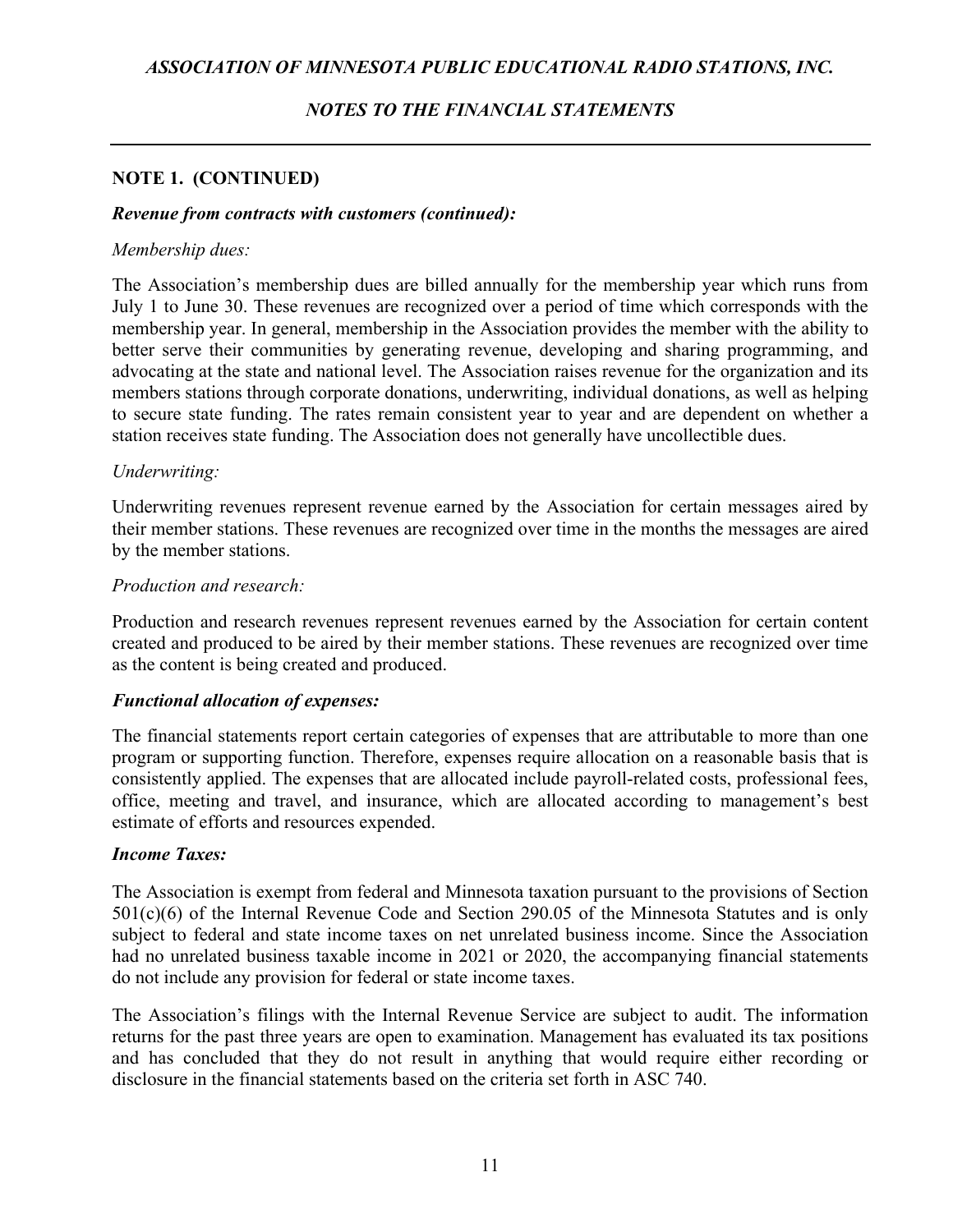## **NOTE 1. (CONTINUED)**

### *Recently Issued Accounting Pronouncements:*

In February 2016, FASB issued ASU No. 2016-02, Leases (Topic 842), which provides guidance for accounting for leases. The new guidance requires companies to recognize the assets and liabilities for the rights and obligations created by leased assets, initially measured at the present value of the lease payments. The accounting guidance for lessors is largely unchanged. For private companies, the ASU is effective for annual and interim periods beginning after December 15, 2021 with early adoption permitted. It is to be adopted using a modified retrospective approach. The Association is currently evaluating the impact that the adoption of this guidance will have on the Association's financial statements.

#### *Reclassifications:*

Certain reclassifications have been made to the 2020 financial statements to conform to the 2021 financial statement presentation. Such reclassifications have no effect on net assets as previously reported.

## **NOTE 2. LIQUIDITY AND AVAILABILITY**

Financial assets available for general expenditures, that is, without donor or other restrictions limiting their use, within one year of the statement of financial position, comprise the following:

| <b>JUNE 30,</b>                                                                                                                                                                                                                                                                                                                                                                                                                                                                                                                       |  |  | 2021 |                    |
|---------------------------------------------------------------------------------------------------------------------------------------------------------------------------------------------------------------------------------------------------------------------------------------------------------------------------------------------------------------------------------------------------------------------------------------------------------------------------------------------------------------------------------------|--|--|------|--------------------|
| Financial assets available to meet cash needs for general                                                                                                                                                                                                                                                                                                                                                                                                                                                                             |  |  |      |                    |
| expenditures within one year*                                                                                                                                                                                                                                                                                                                                                                                                                                                                                                         |  |  |      | 732,328 \$ 392,552 |
| $\begin{array}{cccccccccccccccccc} \textcolor{red}{\textbf{w}} & \textcolor{red}{\textbf{w}} & \textcolor{red}{\textbf{w}} & \textcolor{red}{\textbf{w}} & \textcolor{red}{\textbf{w}} & \textcolor{red}{\textbf{w}} & \textcolor{red}{\textbf{w}} & \textcolor{red}{\textbf{w}} & \textcolor{red}{\textbf{w}} & \textcolor{red}{\textbf{w}} & \textcolor{red}{\textbf{w}} & \textcolor{red}{\textbf{w}} & \textcolor{red}{\textbf{w}} & \textcolor{red}{\textbf{w}} & \textcolor{red}{\textbf{w}} & \textcolor{red}{\textbf{w}} & \$ |  |  |      |                    |

\* Total assets, less nonfinancial assets (prepaids)

As part of its liquidity management, the Association structures its financial assets to be available as its general expenditures, liabilities, and other obligations come due. Management does not anticipate liquidity issues during the year ended June 30, 2022.

## **NOTE 3. PLEDGES AND GRANTS RECEIVABLE**

Pledges and grants receivable consists of the following:

| <b>JUNE 30,</b>                            |     | 2021       | 2020   |  |  |
|--------------------------------------------|-----|------------|--------|--|--|
| Receivable in less than 1 year             |     | 376.584 S  | 62,533 |  |  |
| <b>Total pledges and grants receivable</b> | -SS | 376,584 \$ | 62,533 |  |  |